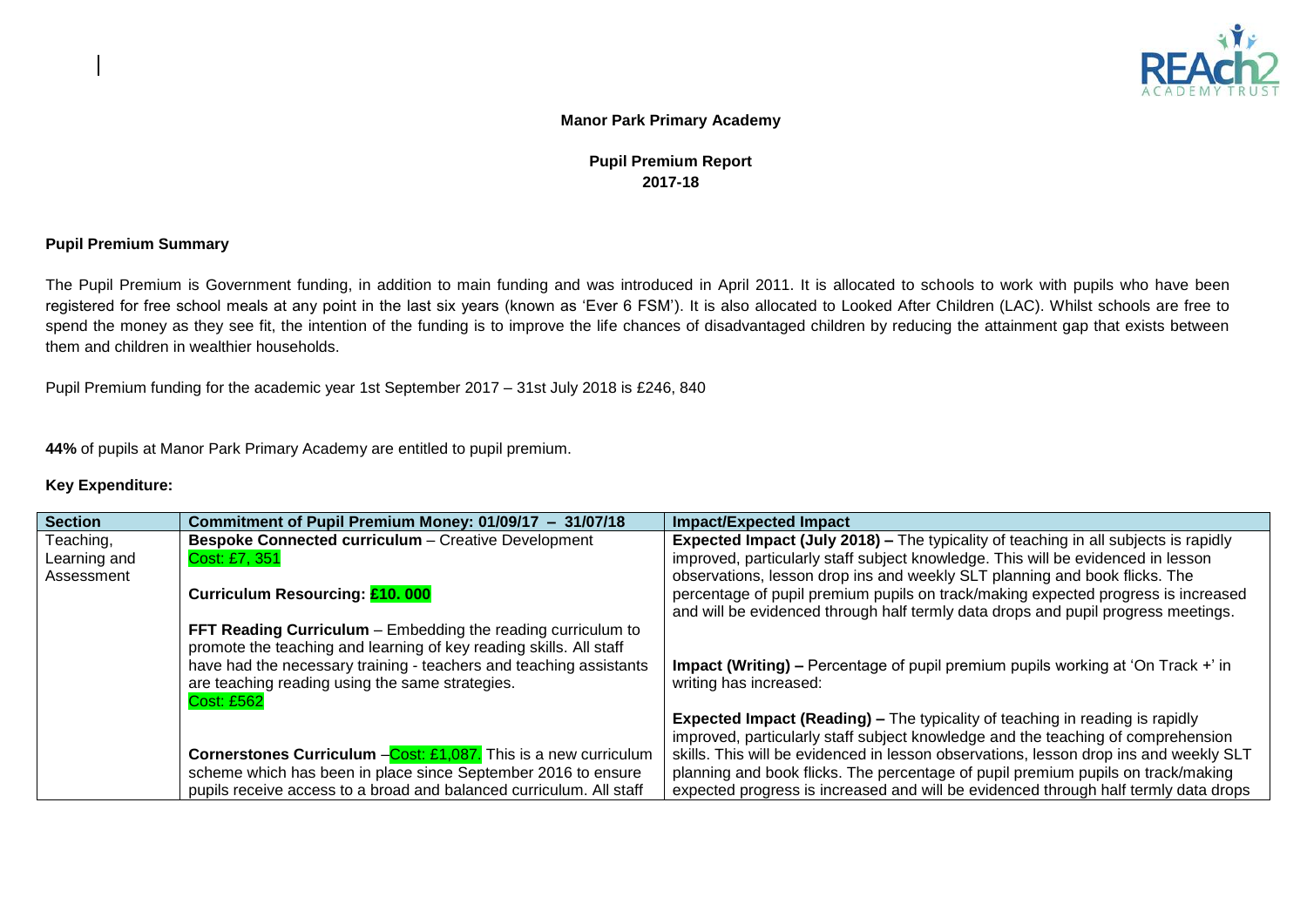

|                      | have received in depth training with regards to the Cornerstones<br>curriculum.<br>Quality first CPD opportunities for all staff and their professional<br>development. Cost: £15,000                                                                                                                                                   | and pupil progress meetings.<br><b>Expected Impact (Read Write Inc) - The typicality of teaching in phonics sessions is</b><br>rapidly improved, particularly staff subject knowledge and the teaching of phonic<br>skills. This will be evidenced in lesson observations, lesson drop ins and weekly SLT<br>planning and book flicks. The percentage of pupil premium pupils achieving the pass<br>mark in the phonics screening test is increased and will be evidenced through the<br>external data and tracked half termly in data drops and pupil progress meetings.<br><b>Expected Impact (Cornerstones) – The typicality of teaching in all non-core</b><br>subjects is rapidly improved, this will be evidenced in lesson observations, lesson<br>drop ins and weekly SLT planning and book flicks. The percentage of pupil premium<br>pupils on track/making expected progress is increased and this is tracked by all<br>teachers on a half termly basis, this will be evidenced through half termly data drops<br>and pupil progress meetings.<br>Impact - Since September 2017, the percentage of typicality of teaching to be<br>judged as 'good' or outstanding has increased from 54% to 72%<br><b>Impact –</b> Pupils feel valued and have access to resources to support their learning.<br>Impact - Pupils feel valued and have access to resources to support their learning. |
|----------------------|-----------------------------------------------------------------------------------------------------------------------------------------------------------------------------------------------------------------------------------------------------------------------------------------------------------------------------------------|--------------------------------------------------------------------------------------------------------------------------------------------------------------------------------------------------------------------------------------------------------------------------------------------------------------------------------------------------------------------------------------------------------------------------------------------------------------------------------------------------------------------------------------------------------------------------------------------------------------------------------------------------------------------------------------------------------------------------------------------------------------------------------------------------------------------------------------------------------------------------------------------------------------------------------------------------------------------------------------------------------------------------------------------------------------------------------------------------------------------------------------------------------------------------------------------------------------------------------------------------------------------------------------------------------------------------------------------------------------------------------------------------|
| <b>Interventions</b> | Small group and one-to-one interventions from a qualified teacher<br>and a teaching assistant in English and Maths for support from<br>Nursery to Year 6.<br>Additional Teaching Assistants x3. Cost: £32,305.<br>Additional Higher Level Teaching Assistants x2 (SEN/EAL).<br>Cost: £36,550<br>Easter Revision Club -KS2 Cost: £1,669. | Impact: Supported in increasing the percentage of pupil premium pupils at 'On<br>Track+'. (See Appendix 1; Academy data overview Spring End). Attainment gaps<br>between pupil premium and non-pupil premium diminished. (See Appendix 1;<br>Academy data overview Spring End).                                                                                                                                                                                                                                                                                                                                                                                                                                                                                                                                                                                                                                                                                                                                                                                                                                                                                                                                                                                                                                                                                                                  |
|                      | 'I can' Talk Boost interventions – an intervention package used to                                                                                                                                                                                                                                                                      | Impact - Teachers have a good understanding of the abilities of pupil premium pupils<br>in their class (See Weekly Assessment Sheets in pupil exercise books). Supported in                                                                                                                                                                                                                                                                                                                                                                                                                                                                                                                                                                                                                                                                                                                                                                                                                                                                                                                                                                                                                                                                                                                                                                                                                      |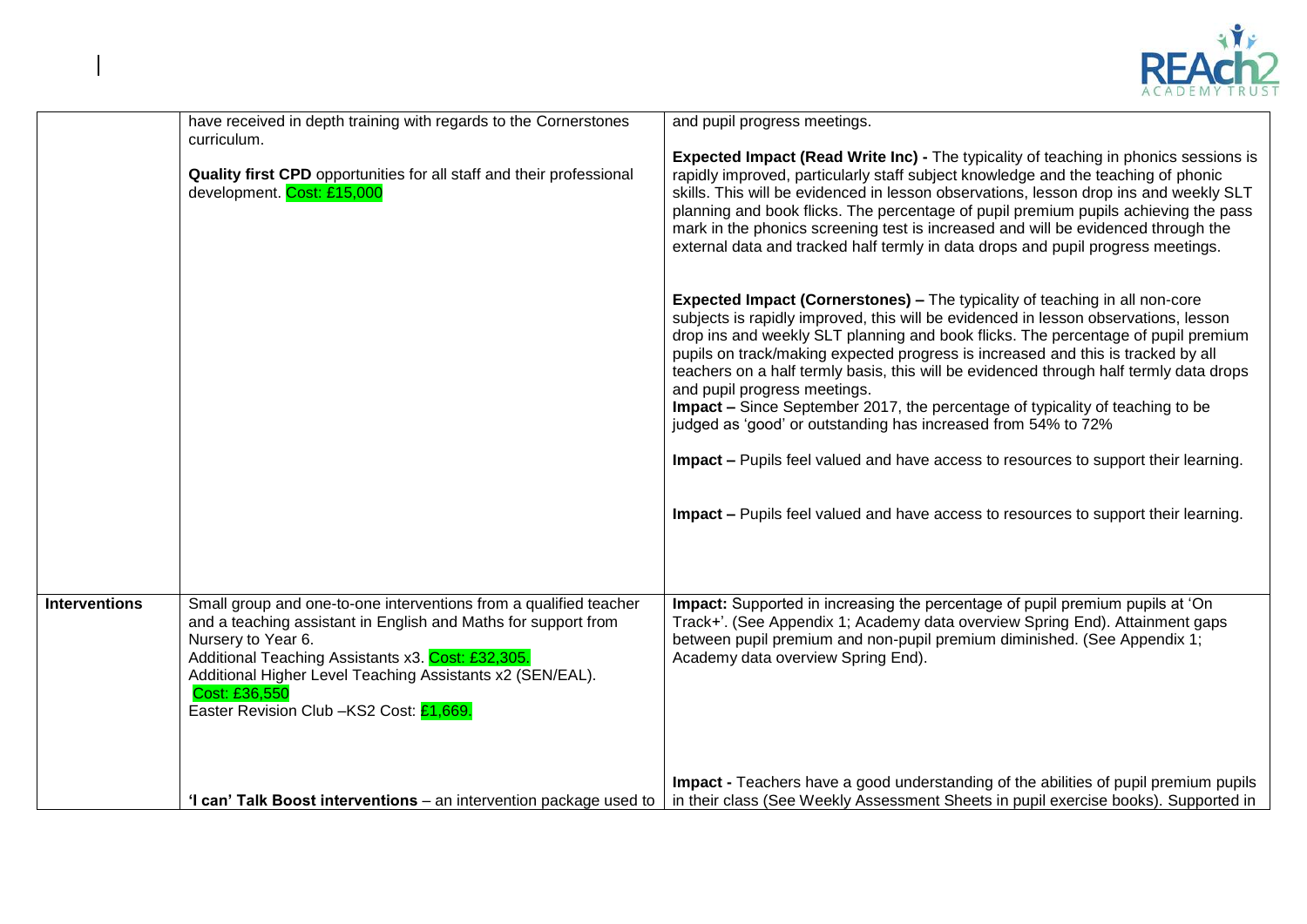

|                                        | support communication skills of pupils who have English as an<br>Additional Language (EAL). Assistant Heateacher (Inclusion Lead).<br>EAL HLTA and SEN HLTA have been trained on how to use all<br>aspects of the package. Cost: £868<br>Speech and Language Support - Dedicated speech and<br>language therapist deployed to the academy to support pupils with<br>speech and language needs. Cost: £12,480 | increasing the percentage of pupil premium pupils<br>Predictions for pupil premium pupils in the KS1 and KS2 SATs in July 2018 show an<br>upward projector from July 2017:<br>Impact: All identified pupils attend after school intervention clubs which has<br>supported the increase in pupils working at 'On Track+'.<br>Expected Impact: Pupils who have EAL and have been in the country for more than<br>two years will make accelerated progress in their communication skills which in turn<br>will improve their reading, writing and maths skills. A higher percentage of EAL PP<br>pupils will be working 'On Track'.<br><b>Expected Impact:</b> Pupils with speech and language needs will make accelerated<br>progress in their communication skills which in turn will improve their reading, writing<br>and maths skills. A higher percentage of SEN PP pupils will be working 'On Track'.                                                                                                                                                                                                                                                                                                                                                        |
|----------------------------------------|--------------------------------------------------------------------------------------------------------------------------------------------------------------------------------------------------------------------------------------------------------------------------------------------------------------------------------------------------------------------------------------------------------------|------------------------------------------------------------------------------------------------------------------------------------------------------------------------------------------------------------------------------------------------------------------------------------------------------------------------------------------------------------------------------------------------------------------------------------------------------------------------------------------------------------------------------------------------------------------------------------------------------------------------------------------------------------------------------------------------------------------------------------------------------------------------------------------------------------------------------------------------------------------------------------------------------------------------------------------------------------------------------------------------------------------------------------------------------------------------------------------------------------------------------------------------------------------------------------------------------------------------------------------------------------------|
| <b>Curriculum</b><br><b>Enrichment</b> | Music lessons from Birmingham Music Service. Cost: £2,060.<br>Free Breakfast Club. Cost: £2,676. Dedicated Teaching Assistant to<br>support interventions during breakfast club.<br>SATs Student Boosters - (Asda groceries x Mocks & Actual SATs).<br>Cost: £520.00.<br>Funding for Trips and experiences £10, 000                                                                                          | Expected Impact: Attainment and progress in music will improve with a higher<br>percentage of pupils working at 'On Track+' and making expected progress.<br>Impact: Supported attendance figures to rise Supported families who have children<br>in other schools outside of the area. Working parents have been able to leave their<br>child early to go to work. This has allowed extra time for our families who live outside<br>of the locality. The mean average of children attending breakfast club is 75 children.<br>Regularly across the week, 61 of which are PP.<br>(See Breakfast Club Pupil registers). Of 14 pupils tracked attending Breakfast Club,<br>their lates dropped by 50%.<br><b>Impact:</b> Statutory safeguarding requirements are met. Capacity to ensure lunchtimes<br>are fun and engaging for pupils with equipment available in the playground and on<br>the playing field – evidenced in pupil voice questionnaires.<br>Impact: Statutory safeguarding requirements are met. Capacity to ensure eating time<br>during lunchtime break is sociable for all pupils.<br>Expected Impact: Pupils will receive an end of academic year reward which will<br>support in exposing pupils to wider experiences to promote SMSC skills. |
| <b>Gifted and</b><br><b>Talented</b>   | Gifted and Talented intervention club delivered by the Year 6<br>intervention teacher offers additional support to Year 6 pupils who<br>are in the G&T programme and are eligible for FSM. Cost: £2,720                                                                                                                                                                                                      | Impact: 100% of Year 6 more able pupils working at 'On Track+' or above in reading,<br>writing and maths.                                                                                                                                                                                                                                                                                                                                                                                                                                                                                                                                                                                                                                                                                                                                                                                                                                                                                                                                                                                                                                                                                                                                                        |